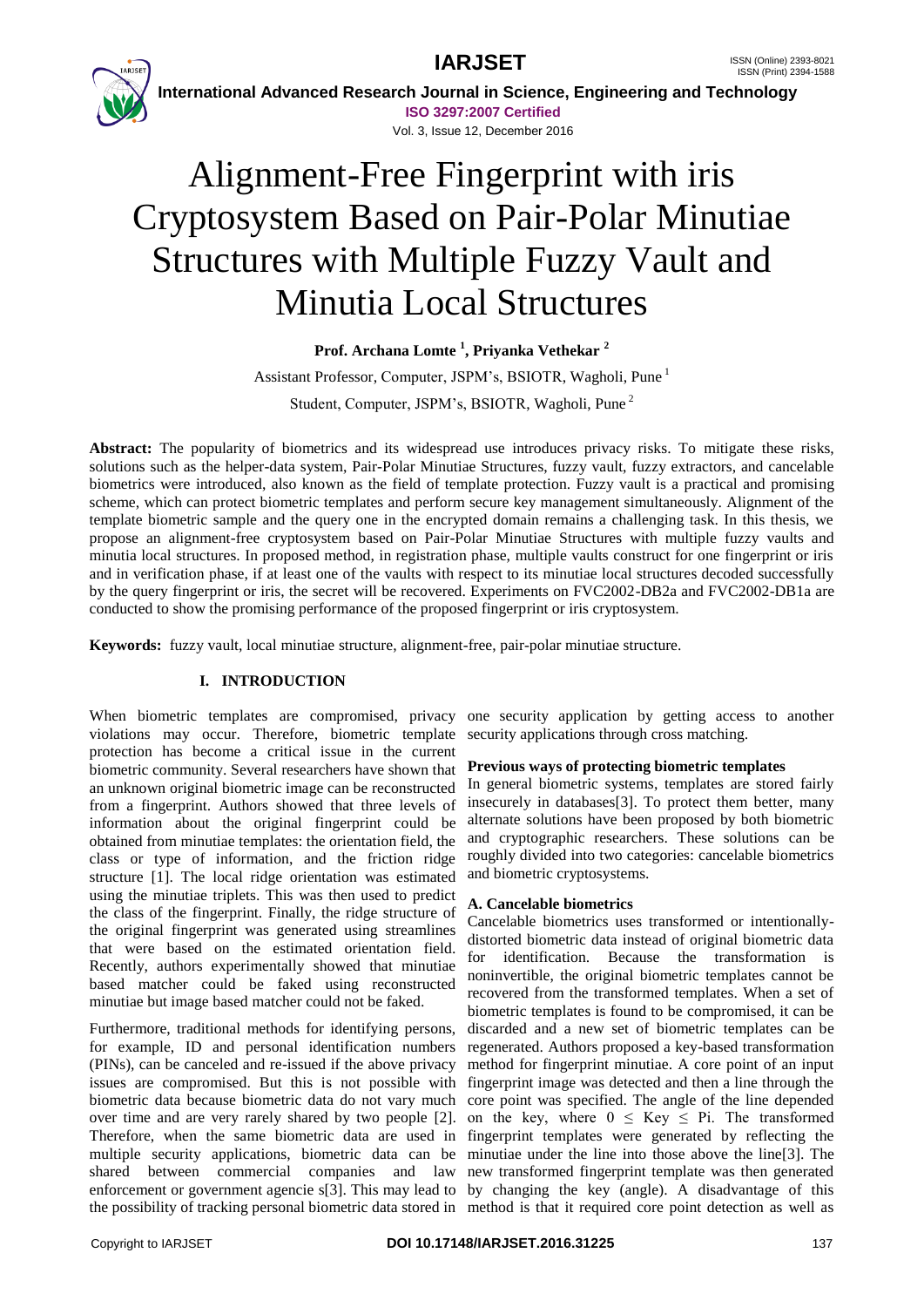

Vol. 3, Issue 12, December 2016

the alignment of the input fingerprint image into a canonical position[10]. Also, since the minutiae above the line were not transformed, the transformed template still retained some information from the original fingerprint. Authors described three transformation methods such as Cartesian, polar, and functional transformation. The Cartesian and polar transformation methods divided a fingerprint into sub-blocks and then scrambled those subblocks. In the functional transformation method, transformation was based on a Gaussian function.

However, all three methods required alignment before transformation. To align the fingerprints, these methods used singular points. Authors proposed a cancelable fingerprint template using fingerprint minutiae. Translation and rotation invariant values were extracted using orientation information around each minutia. The obtained invariant value was input into two changing functions (which output translational and rotational movement) to transform each minutia. Final cancelable templates were generated by moving each minutia according to the calculated movements. When the cancelable templates were compromised, new templates were regenerated by replacing the changing functions.

# **B. Biometric cryptosystems**

Biometric cryptosystems combine cryptographic keys with biometric templates so that the keys cannot be revealed without successful biometric authentication. One of the most popular approached is fuzzy vault scheme proposed by Juels and Sundan. Based on the fuzzy vault scheme, the minutiae positions were used to encode and decode secret codes. However, this method inherently assumed that the fingerprints were aligned. Several works have been proposed to overcome this issue. proposed more robust and effective implementation of fuzzy fingerprint vault (FFV). They also developed an automatic alignment method in the encrypted domain, using the high curvature points on ridges (i.e., so-called helper data)[4]. Authors developed another effective implementation which took the minutia descriptor into consideration and made the FAR decrease greatly in low polynomial degrees. However, their scheme also aligns the corresponding fingerprints using high curvature points on ridges. Authors developed a novel alignment algorithm for FFV, by tracing the ridges associated with the minutiae around the core point of the fingerprint and storing the location and orientation of the sampling points. By using this alignment method, authors proposed a security-enhanced version of FFV integrating local ridge information of minutiae, which excluded the possibility of cross-matching between different vaults constructed with the same finger.

# **II. SYSTEM WORKFLOW AND COMPONENT**

# **A. Generation of Structure**

A fingerprint F is always represented by a set of minutiae, i.e.,  $F = \{Mi \} Ni = 1$ ,  $Mi = (xi, yi, \theta i)$ , where  $(xi, yi)$  are the Cartesian coordinates of Mi , and N is the number of minutiae in F and θi its orientation.



**Fig1. Generation of Structure**

When Mi is selected as a reference minutia, we denote the relative position of a minutia Mj  $,j = i$  to Mi by a P-P coordinate vector vi j = (rij,  $\phi$ i j, $\theta$ i j). Here Mi is serves as the center of a polar coordinate space, the orientation of which acts as the  $0^{\circ}$  axis, ri j is the radial distance between Mi and Mj , ϕi j the counter-clockwise angle between the orientation of Mi and direction of MiMj, and θi jthe orientation difference between Mi and Mj . In this case, the P-P structure of Mi can be represented by Vi , show Figure and F by  $F = \{Vi | Ni = 1[8]\}.$ 

# **B. Minutiae Matcher**

In global minutia matching algorithms are aligned after two fingerprints first is a template and second is a query and, their corresponding minutiae are paired.

Mi  $=(xi$ i, vi,  $\theta$ i) from the template and Mi= (xi, vi,  $\theta$ i) from the query are regarded as a pair of matched simultaneously, where d and  $\theta$  are predefined distance and angle thresholds, respectively. This minutiae matcher is widely adopted in minutiae-based fingerprint matching because it can effectively deal with the intra-class variations between different captures of the same fingerprint. At first glance, the above well-established minutiae matcher cannot be applied directly to the P-P coordinate vectors which represent relative information and do not contain Cartesian positions[4]. However, we can seamlessly transform it into a transformation-invariant feature-applicable version as below. Let vij = (rij,  $\phi$ ij,  $\theta$ ij) is the relative position of minutia Mj to Mi and vkl = (rkl, ϕkl, θkl ) is the relative position of minutia Ml to Mk ) be two P-P coordinate vectors for comparison.After Mi and Mk are aligned, Mj and Ml in the new coordinatespace can be expressed as (ri j cos  $\phi$ i j, ri j sin  $\phi$ i j,  $\theta$ i j) and (rkl cos ϕkl , rkl sin ϕkl, θkl ), respectively. Assuming that vi j matches vkl when Mj matches Ml .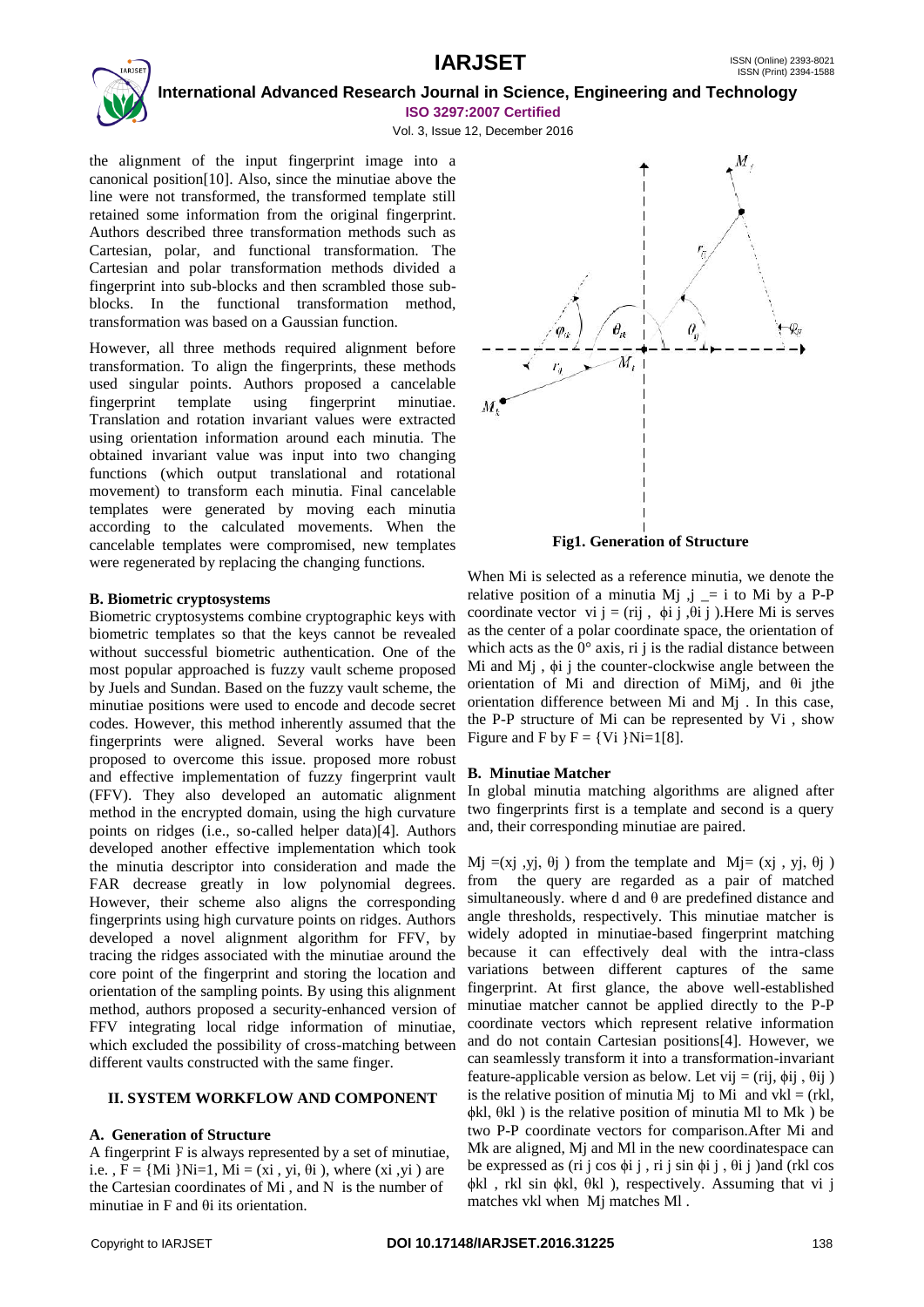

# **International Advanced Research Journal in Science, Engineering and Technology**

**ISO 3297:2007 Certified**

Vol. 3, Issue 12, December 2016

# **C. System Architecture**



**Fig2.System Architecture**

# **Encoding stage**

To address errors in different feature levels, a two-level secure sketch (a fuzzy vault and Shamir's secret sharing scheme) is used in the encoding procedure[2].



(1) Extracting core. At this stage, fingerprint image T is pre-processed and the orientation field is estimated. Afterwards, we calculate all of the possible singular points using Poincare and select the most reliable singular point as the core according to the changing of the orientation field and the ridges around the core.

(2) Selecting minutia. We draw a ring around the reference point by radius R1 and R2, and mark all minutiae MiT in the ring. Each MiT will define a coordinate system C0. For each minutiae MiT, the minutia local structures MD0 3are extracted using the method.

(3) Constructing fuzzy vaults. Let L=  $\{(xi, yi, \theta_i, ti) \mid i=$ 1,...,n} be a set of real minutia. Minutiae in the ring is selected as the reference minutiae, other minutiae in the set L are rotated and translated.

With a set of transformed minutiae, a fuzzy vault vi is encoded with the method. Another minutiae in the ring is selected as the reference minutia, and a new fuzzy vault Vj is encoded. Encoding of fuzzy vaults is repeating.

# **Decoding Stage**



### **Fig4.Decoding stage**

(1) Extracting core: Similar to the first step at encoding procedure, the same core detection algorithm is applied to detect the core of fingerprint image Q.

(2) Selecting minutia. We draw a ring around the reference point by radiuses R1 and R2 and mark all minutiae' in the ring (radiuses R1 and R2 are the same as the ring radiuses at the encoding procedure). For each minutia . ', the minutia local structures MD@ 0 are extracted based on the method described in section 3 to obtain the set of pairs  $MV@ = \{(.', MD0 @)\} > # ?'.$ 

(3) Decoding fuzzy vaults. For the ith minutia, inside the set MV@,its corresponding minutia local structures are MD0  $\omega$ . The similarity measure  $\{-1\}$ )  $\neq$  ?A?′ between MD  $\omega$  0 and the first elements in MV3 (i.e. MDB 3,  $1 \le i$ )  $\leq$  r) is computed by equation 20. If -) satisfy the following condition:-)  $\geq$  FG, (20) Where FG is threshold, thus we can say . ' has a reliable counterpart .) ( in the template fingerprint. So with minutiae. ' as the reference minutia, other minutiae are rotated and translated with equation 19. Decoding of vault VB in MV3) is checked by using method which described in 2-2. If VB is not decoded, another minutia inside the set MV@ is selected as the reference minutiae and this step repeats until whole minutia inside the set MV@ are selected. If at least one of the vaults decoded successfully, the secret will be recovered.

## **III.CONCLUSION**

Although alignment-free fingerprint or iris cryptosystems provide a promising solution for template/key protection without registration, the recognition accuracy of previous work is insufficiently satisfying due to poor discriminative power of the features used as well as improper handling of nonlinear distortions in the quantized/encrypted domain. To address this issue, an alignment-free fuzzy vault using pair-polar (P-P) minutiae structures is proposed in this paper. Our system improves recognition accuracy in two respects. Firstly, the P-P minutiae structure is more discriminative than other local minutiae structures, such as